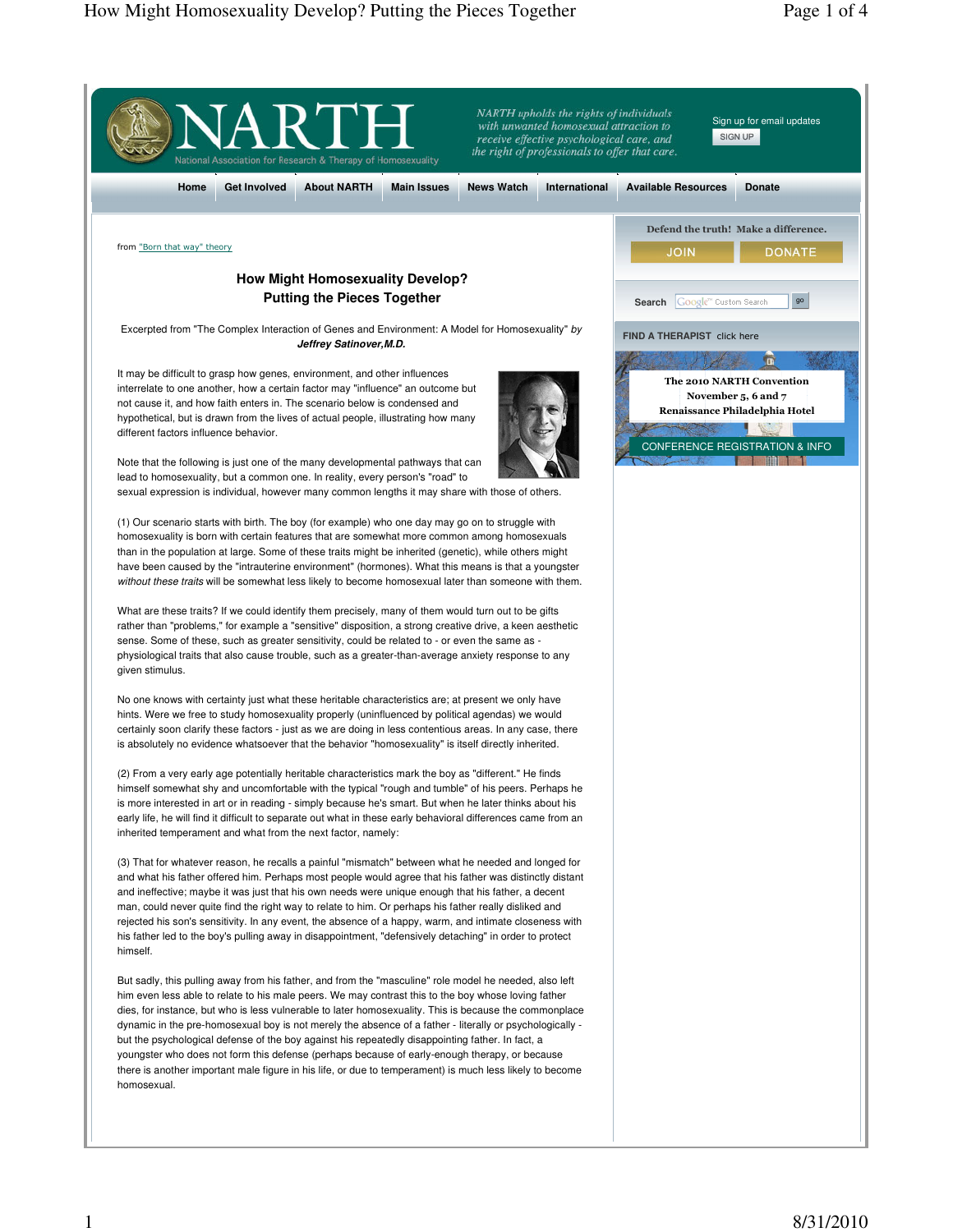Complementary dynamics involving the boy's mother are also likely to have played an important role. Because people tend to marry partners with "interlocking neuroses," the boy probably found himself in a problematic relationship with both parents.

For all these reasons, when as an adult he looked back on his childhood, the now-homosexual man recalls, "From the beginning I was always different. I never got along well with the boys my age and felt more comfortable around girls." This accurate memory makes his later homosexuality feel convincingly to him as though it was "preprogrammed" from the start.

(4) Although he has "defensively detached" from his father, the young boy still carries silently within him a terrible longing for the warmth, love, and encircling arms of the father he never did nor could have. Early on, he develops intense, nonsexual attachments to older boys he admires - but at a distance, repeating with them the same experience of longing and unavailability. When puberty sets in, sexual urges - which can attach themselves to any object, especially in males - rise to the surface and combine with his already intense need for masculine intimacy and warmth. He begins to develop homosexual crushes. Later he recalls, "My first sexual longings were directed not at girls but at boys. I was never interested in girls."

Psychotherapeutic intervention at this point and earlier can be successful in preventing the development of later homosexuality. Such intervention is aimed in part at helping the boy change his developing effeminate patterns (which derive from a "refusal" to identify with the rejected father), but more critically, it is aimed at teaching his father - if only he will learn - how to become appropriately involved with and related to his son.

(5) As he matures (especially in our culture where early, extramarital sexual experiences are sanctioned and even encouraged), the youngster, now a teen, begins to experiment with homosexual activity. Or alternatively his needs for same-sex closeness may already have been taken advantage of by an older boy or man, who preyed upon him sexually when he was still a child. (Recall the studies that demonstrate the high incidence of sexual abuse in the childhood histories of homosexual men.) Or oppositely, he may avoid such activities out of fear and shame in spite of his attraction to them. In any event, his now-sexualized longings cannot merely be denied, however much he may struggle against them. It would be cruel for us at this point to imply that these longings are a simple matter of "choice."

Indeed, he remembers having spent agonizing months and years trying to deny their existence altogether or pushing them away, to no avail. One can easily imagine how justifiably angry he will later be when someone casually and thoughtlessly accuses him of "choosing" to be homosexual. When he seeks help, he hears one of two messages, and both terrify him; either, "Homosexuals are bad people and you are a bad person for choosing to be homosexual. There is no place for you here and God is going to see to it that you suffer for being so bad;" or "Homosexuality is inborn and unchangeable. You were born that way. Forget about your fairytale picture of getting married and having children and living in a little house with a white picket fence. God made you who you are and he/she destined you for the gay life. Learn to enjoy it."

(6) At some point, he gives in to his deep longings for love and begins to have voluntary homosexual experiences. He finds - possibly to his horror - that these old, deep, painful longings are at least temporarily, and for the first time ever, assuaged.

Although he may also therefore feel intense conflict, he cannot help admit that the relief is immense. This temporary feeling of comfort is so profound - going well beyond the simple sexual pleasure that anyone feels in a less fraught situation - that the experience is powerfully reinforced. However much he may struggle, he finds himself powerfully driven to repeat the experience. And the more he does, the more it is reinforced and the more likely it is he will repeat it yet again, though often with a sense of diminishing returns.

(7) He also discovers that, as for anyone, sexual orgasm is a powerful reliever of distress of all sorts. By engaging in homosexual activities he has already crossed one of the most critical and strongly enforced boundaries of sexual taboo. It is now easy for him to cross other taboo boundaries as well, especially the significantly less severe taboo pertaining to promiscuity. Soon homosexual activity becomes the central organizing factor in his life as he slowly acquires the habit of turning to it regularly - not just because of his original need for fatherly warmth of love, but to relieve anxiety of any sort.

(8) In time, his life becomes even more distressing than for most. Some of this is in fact, as activists claim, because all-too-often he experiences from others a cold lack of sympathy or even open hostility. The only people who seem really to accept him are other gays, and so he forms an even stronger bond with them as a "community." But it is not true, as activists claim, that these are the only or even the major stresses. Much distress is caused simply by his way of life - for example, the medical consequences, AIDS being just one of many (if also the worst). He also lives with the guilt and shame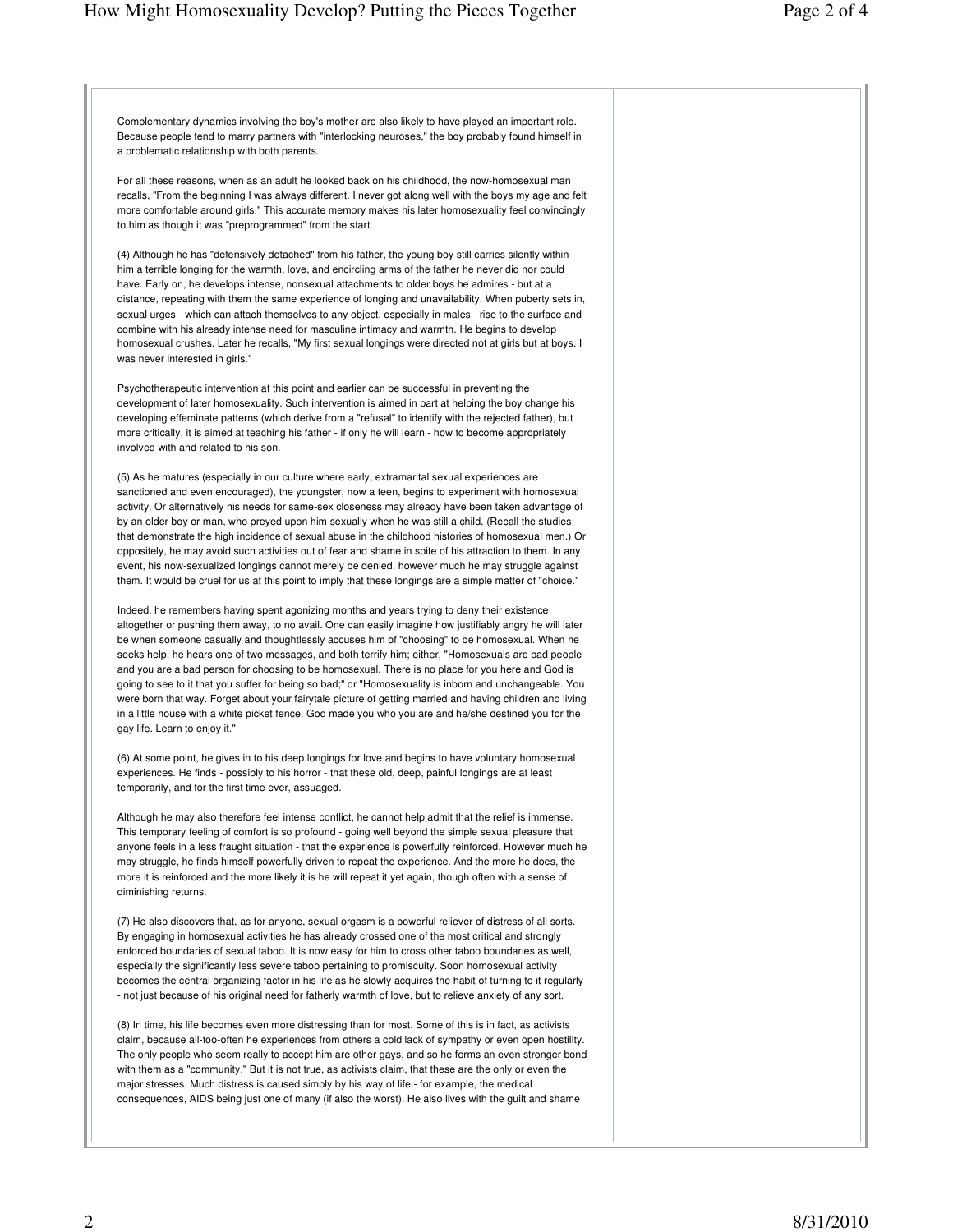that he inevitably feels over his compulsive, promiscuous behavior; and too over the knowledge that he cannot relate effectively to the opposite sex and is less likely to have a family (a psychological loss for which political campaigns for homosexual marriage, adoption, and inheritance rights can never adequately compensate).

However much activists try to normalize for him these patterns of behavior and the losses they cause, and however expedient it may be for political purposes to hide them from the public-at-large, unless he shuts down huge areas of his emotional life he simply cannot honestly look at himself in this situation and feel content.

And no one - not even a genuine, dyed-in-the-wool, sexually insecure "homophobe" - is nearly so hard on him as he is on himself. Furthermore, the self-condemning messages that he struggles with on a daily basis are in fact only reinforced by the bitter self-derogating wit of the very gay culture he has embraced. The activists around him keep saying that it is all caused by the "internalized homophobia" of the surrounding culture, but he knows that it is not.

The stresses of "being gay" lead to more, not less, homosexual behavior. This principle, perhaps surprising to the layman (at least to the layman who has not himself gotten caught up in some pattern, of whatever type) is typical of the compulsive or addictive cycle of self-destructive behavior; wracking guilt, shame, and self-condemnation only causes it to increase. It is not surprising that people therefore turn to denial to rid themselves of these feelings, and he does too. He tells himself, "It is not a problem, therefore there is no reason for me to feel so bad about it."

(9) After wrestling with such guilt and shame for so many years, the boy, now an adult, comes to believe, quite understandably - and because of his denial, needs to believe - "I can't change anyway because the condition is unchangeable." If even for a moment he considers otherwise, immediately arises the painful query, "Then why haven't I...?" and with it returns all the shame and guilt.

Thus, by the time the boy becomes a man, he has pieced together this point of view: "I was always different, always an outsider. I developed crushes on boys from as long as I can remember and the first time I fell in love it was with a boy, not a girl. I had no real interest in members of the opposite sex. Oh, I tried all right - desperately. But my sexual experiences with girls were nothing special. But the first time I had homosexual sex it just 'felt right.' So it makes perfect sense to me that homosexuality is genetic. I've tried to change - God knows how long I struggled - and I just can't. That's because it's not changeable. Finally, I stopped struggling and just accepted myself the way I am."

(10) Social attitudes toward homosexuality will play a role in making it more or less likely that the man will adopt an "inborn and unchangeable" perspective, and at what point in his development. It is obvious that a widely shared and propagated worldview that normalizes homosexuality will increase the likelihood of his adopting such beliefs, and at an earlier age. But it is perhaps less obvious - it follows from what we have discussed above - that ridicule, rejection, and harshly punitive condemnation of him as a person will be just as likely (if not more likely) to drive him into the same position.

(11) If he maintains his desire for a traditional family life, the man may continue to struggle against his "second nature." Depending on whom he meets, he may remain trapped between straight condemnation and gay activism, both in secular institutions and in religious ones. The most important message he needs to hear is that "healing is possible."

(12) If he enters the path to healing, he will find that the road is long and difficult - but extraordinarily fulfilling. The course to full restoration of heterosexuality typically lasts longer than the average American marriage - which should be understood as an index of how broken all relationships are today.

From the secular therapies he will come to understand what the true nature of his longings are, that they are not really about sex, and that he is not defined by his sexual appetites. In such a setting, he will very possibly learn how to turn aright to other men to gain from them a genuine, nonsexualized masculine comradeship and intimacy; and how to relate aright to woman, as friend, lover, life's companion, and, God willing, mother of his children.

Of course the old wounds will not simply disappear, and later in times of great distress the old paths of escape will beckon. But the claim that this means he is therefore "really" a homosexual and unchanged is a lie. For as he lives a new life of ever-growing honesty, and cultivates genuine intimacy with the woman of his heart, the new patterns will grow ever stronger and the old ones engraved in the synapses of his brain ever weaker.

In time, knowing that they really have little to do with sex, he will even come to respect and put to good